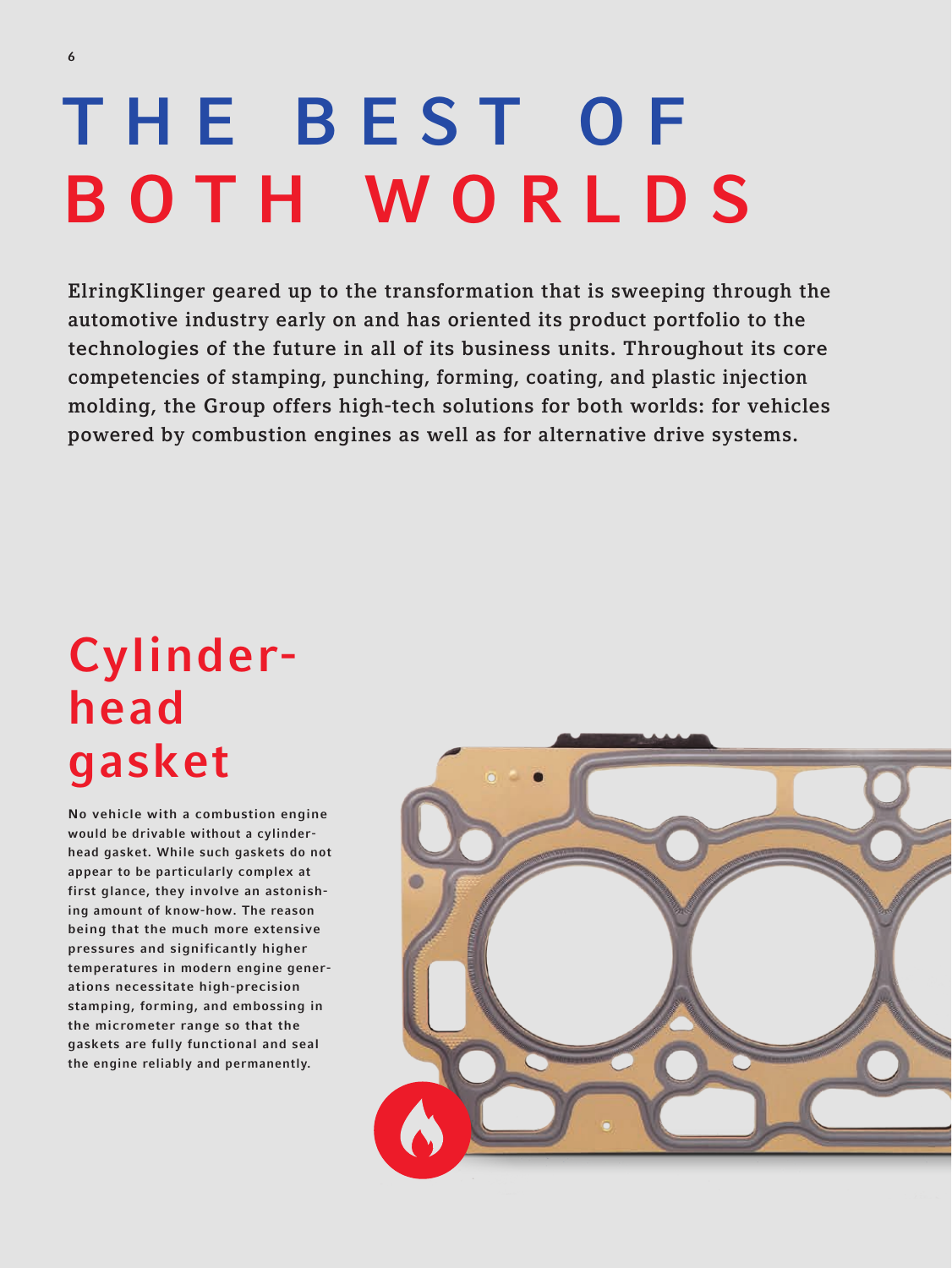#### CYLINDER-HEAD GASKETS (11% GROUP REVENUE)

Classic drives New drives

# Bipolar plate

Alongside the membrane electrode assembly (MEA), two-layer metal bipolar plates are the core element of fuel cell stacks. In stacks of up to 450 cells, they form the heart of a fuel cell system. Each bipolar plate contains high-precision embossed flow profiles, through which hydrogen is supplied on one side and oxygen on the other. Acquired over a number of decades in the field of precision stamping and punching technology, the Group brings its gasket know-how to bear in order to produce these micro-channels.

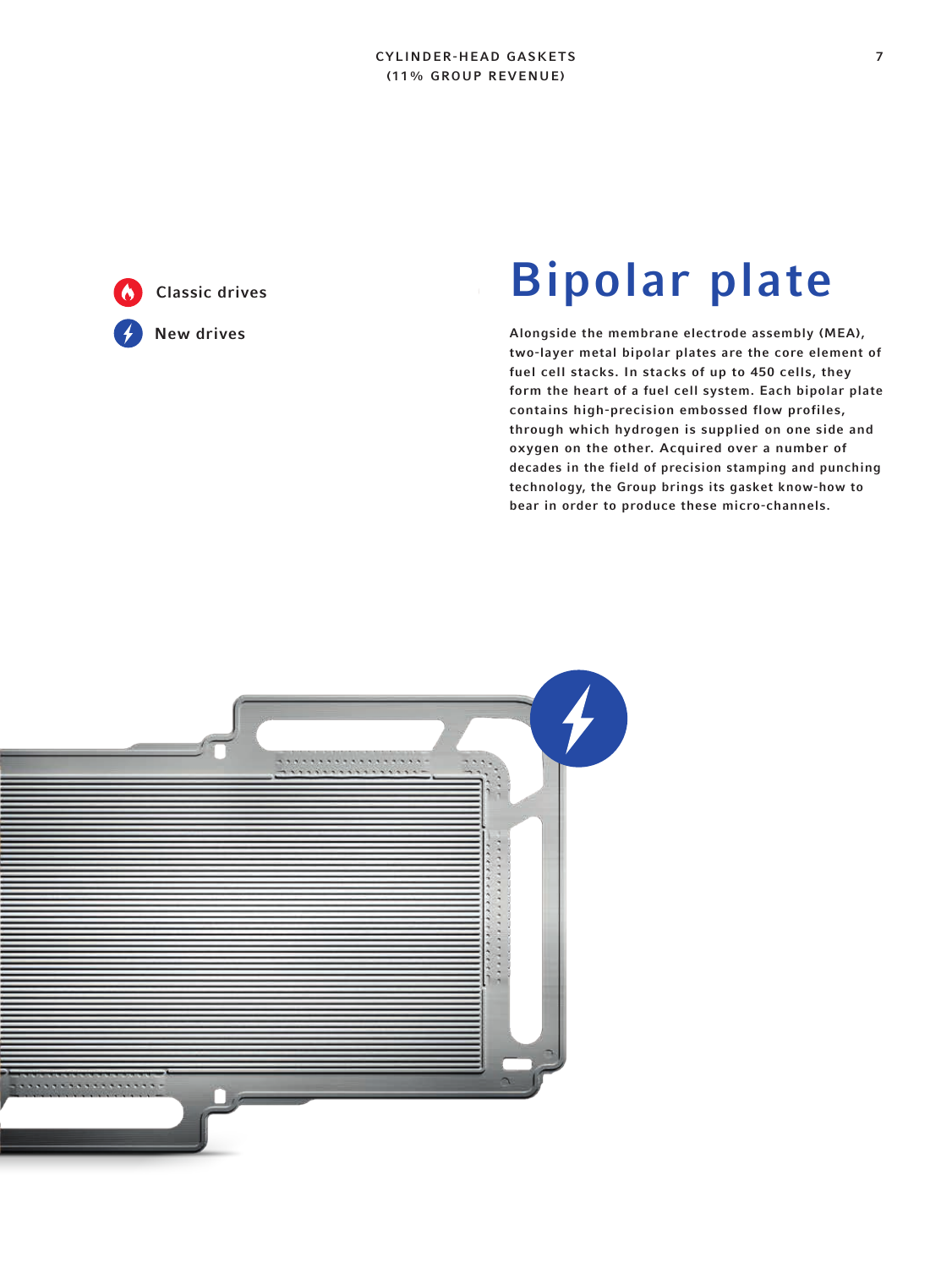# Cylinderhead cover

The requirements in terms of functionality, safety, and stability are demanding, particularly when components mounted close to the engine are involved. High temperatures and high pressures therefore necessitate the use of high-performance plastics, which offer crucial advantages in comparison with conventional solutions: besides their considerably lower weight, higher thermal insulation and better function integration options are points in favor of the lightweight design variant. ElringKlinger has perfected the requisite competence in injection molding tools over a number of years.

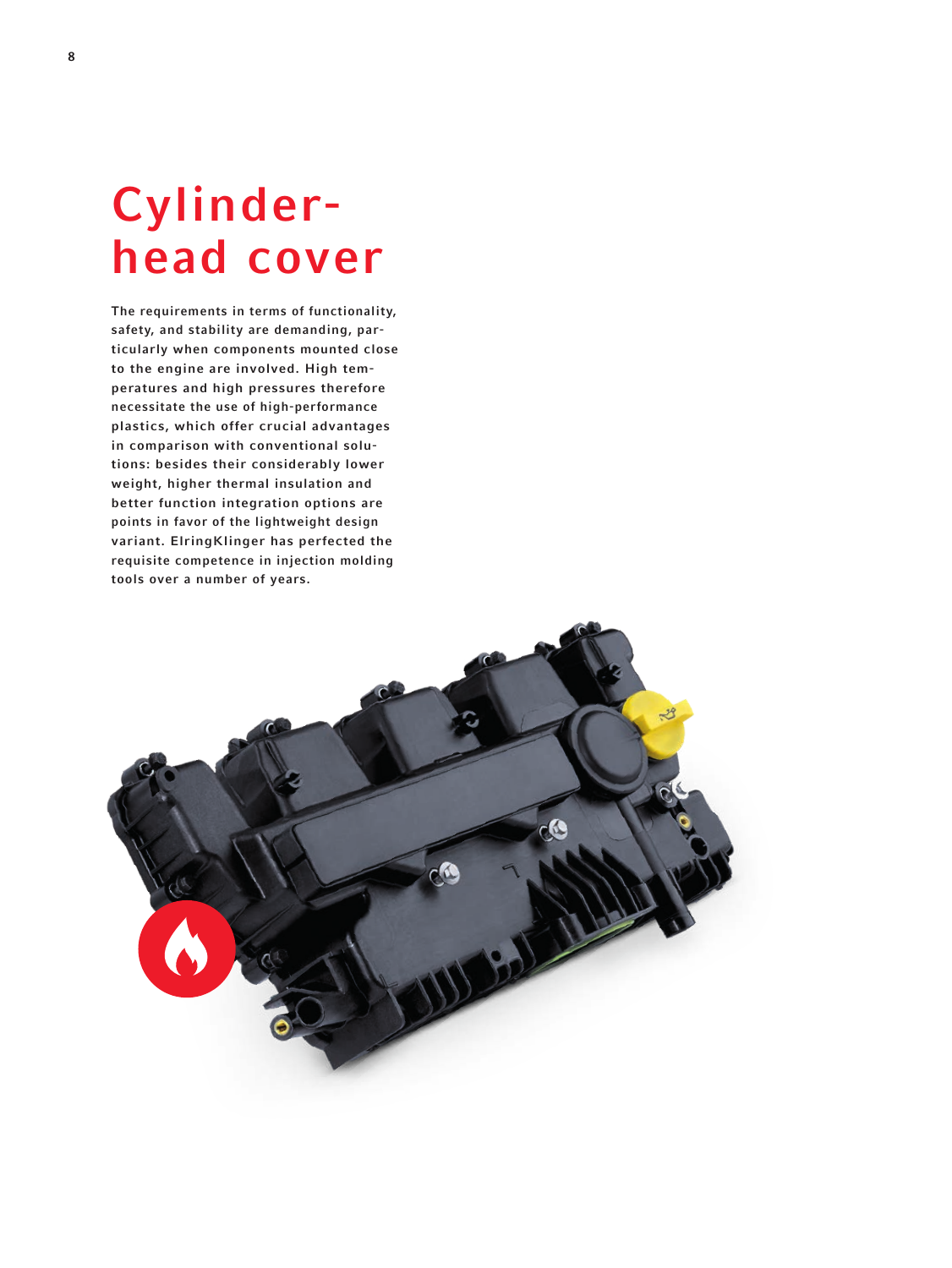

### Media module

The unit responsible for fuel cell technology also benefits from ElringKlinger's proven material and tool expertise for underhood parts. Like the cylinder-head cover, the newly developed media module also simplifies the integration of the fuel cell's complete media supply system into a complex plastic assembly. The high-performance plastic component is mechanically stable, chemically resistant, and additionally weightoptimized. A range of system components such as pressure and temperature sensors are also integrated directly into the module and facilitate management of the overall system.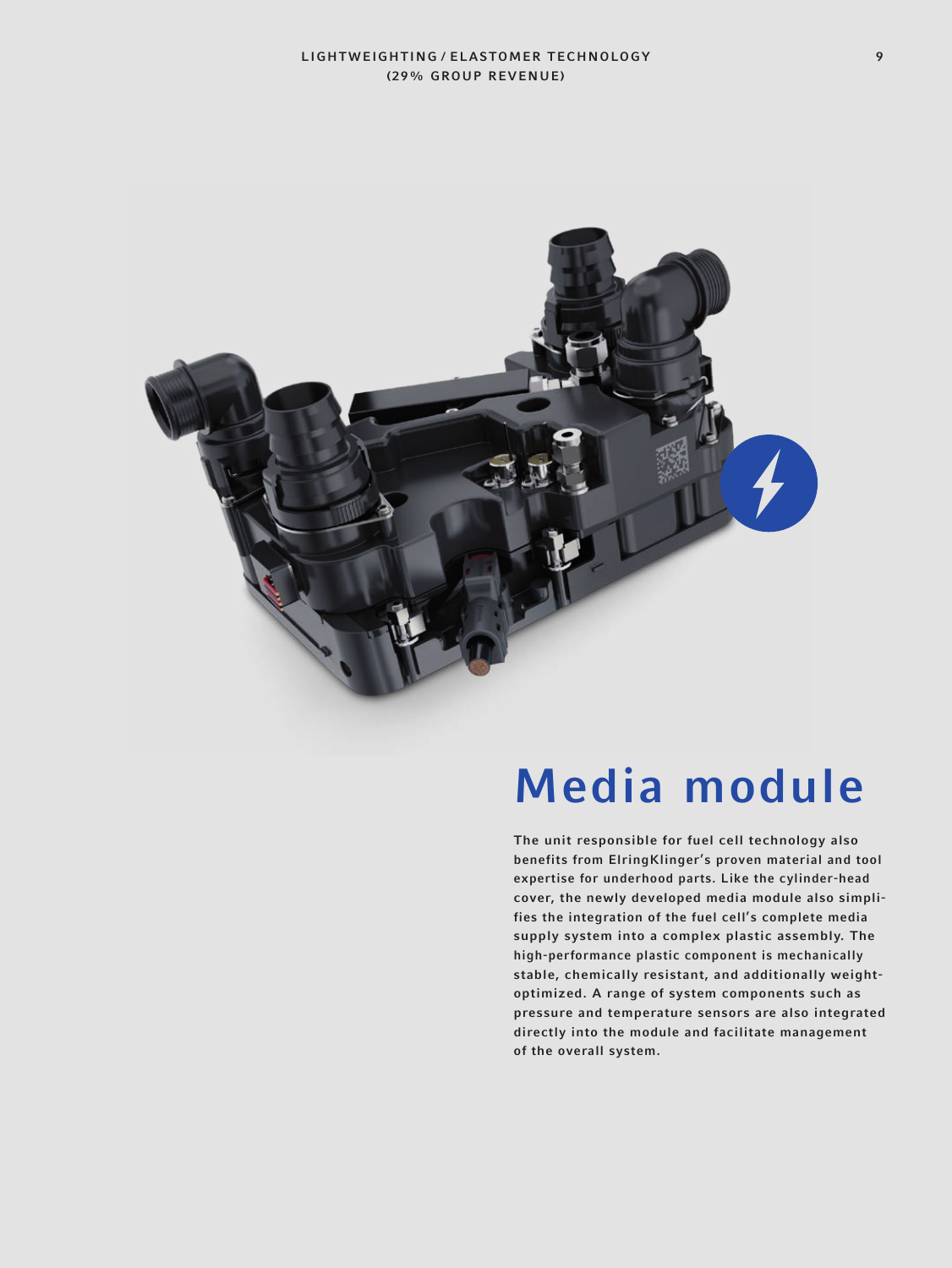

#### End cover

Specialty gaskets are used in the vehicle wherever components are connected or adjacent to one another. The different sealing systems are as diverse as the possible locations in which they are used. The end cover, for example, is fitted both on the combustion engine and on the transmission to securely seal the oil circuit. The material and the design are tailored precisely to customers' specific requirements. An embossed groove and the elastomer sealing compound additionally offer protection against excessive pressure and external influences.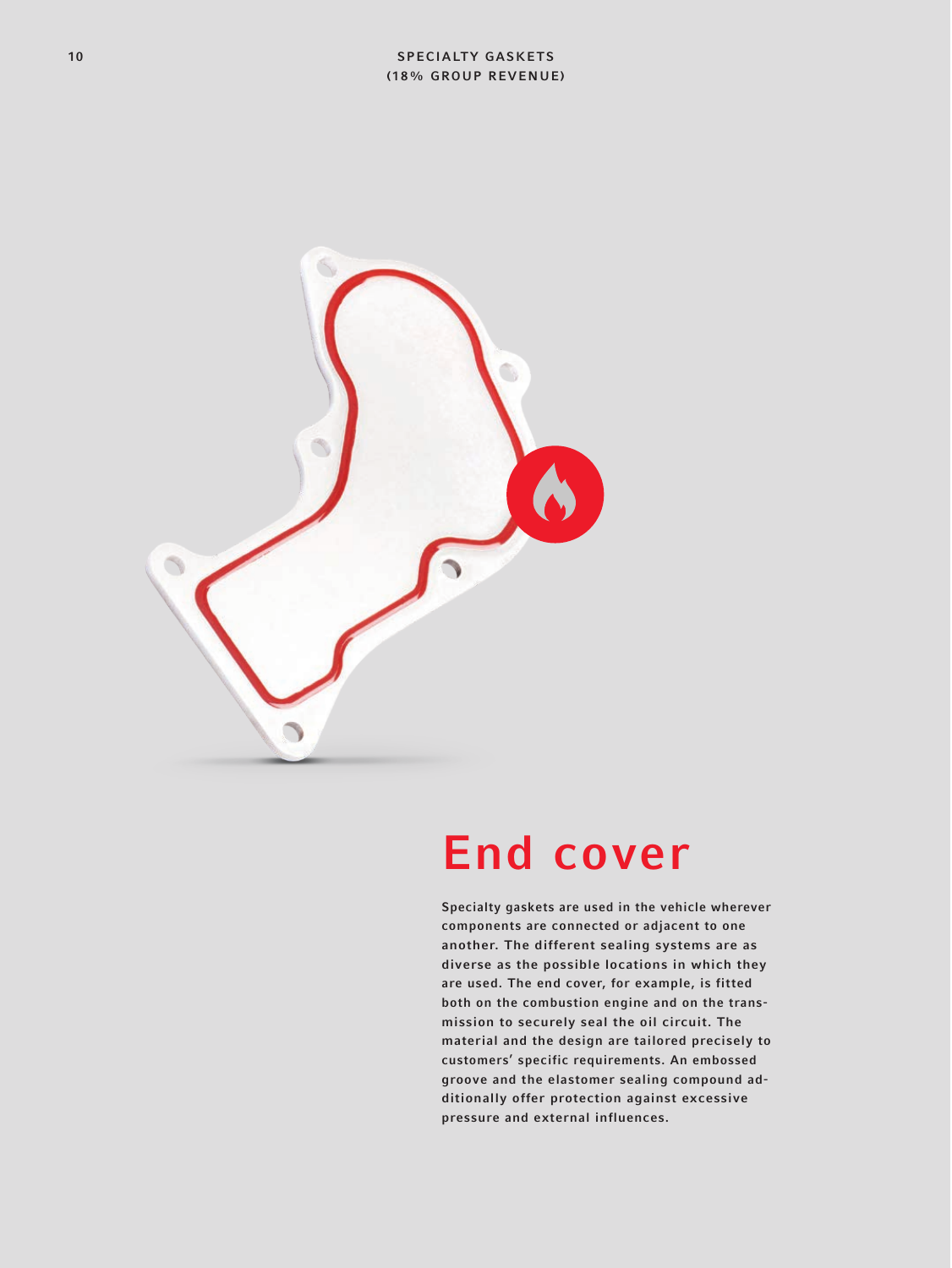#### Service cover

Whether in the form of a service cover for the electric drive unit, as a housing cover in the drive electronics, or as covers on battery systems – specialized gasket technology from ElringKlinger is also used in the world of e-mobility. The company uses its profound engineering knowledge and extensive experience of materials to meet the requirements of sealing and electromagnetic shielding. An elastomer sealing compound, embossed protective strips, and molded-on spacers ensure that the components are reliably sealed.

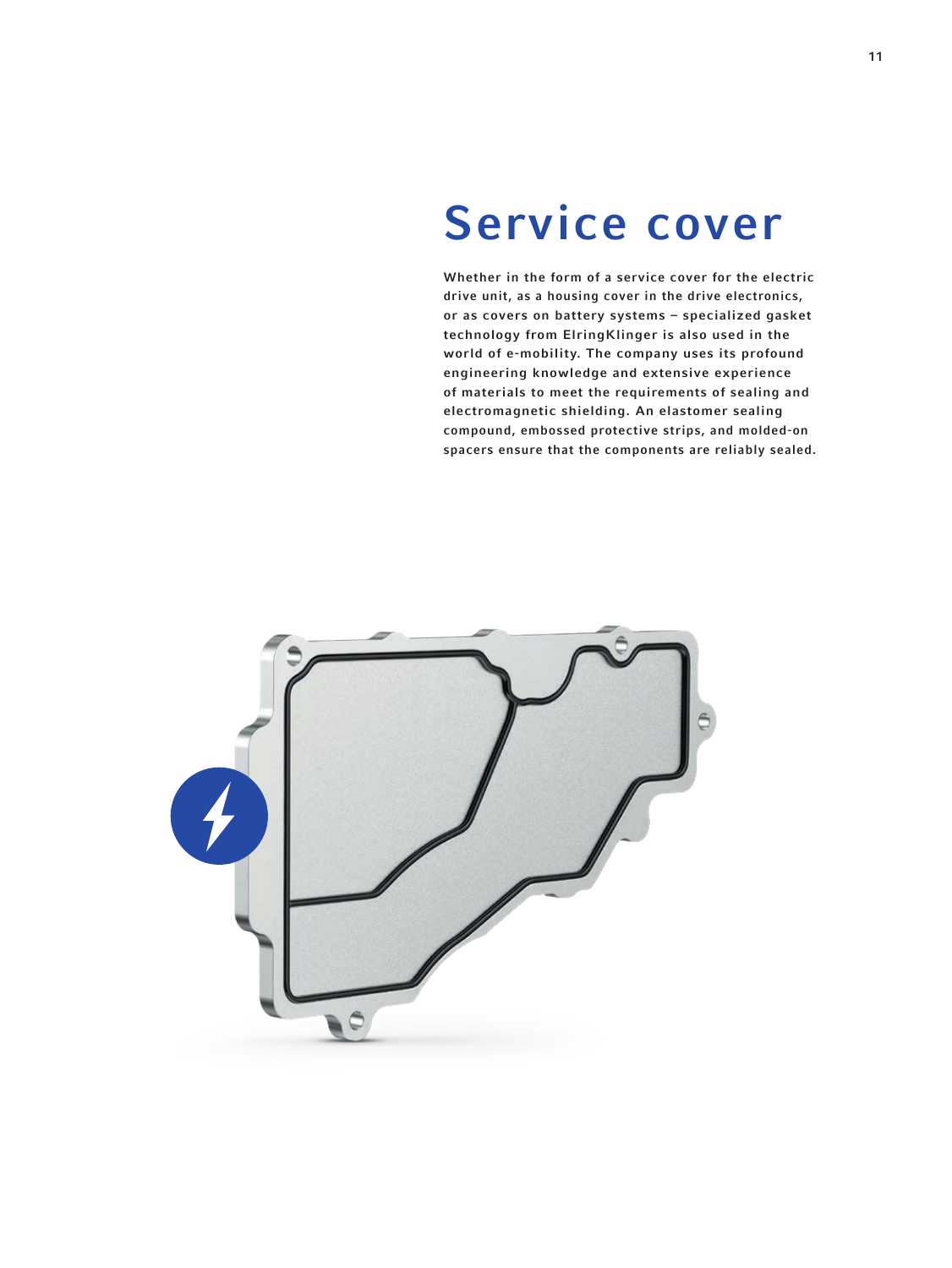# Exhaust tract shielding

High temperatures in vehicles increase the number of shielding systems that are required. Consisting of metal and an insulation material that serves as an intermediate layer, the complexly shaped and custom-fit, multilayer shielding systems protect surrounding components from excessive thermal stress while simultaneously ensuring that the temperatures at which the catalytic converter operates optimally are reached as quickly as possible in the exhaust system.